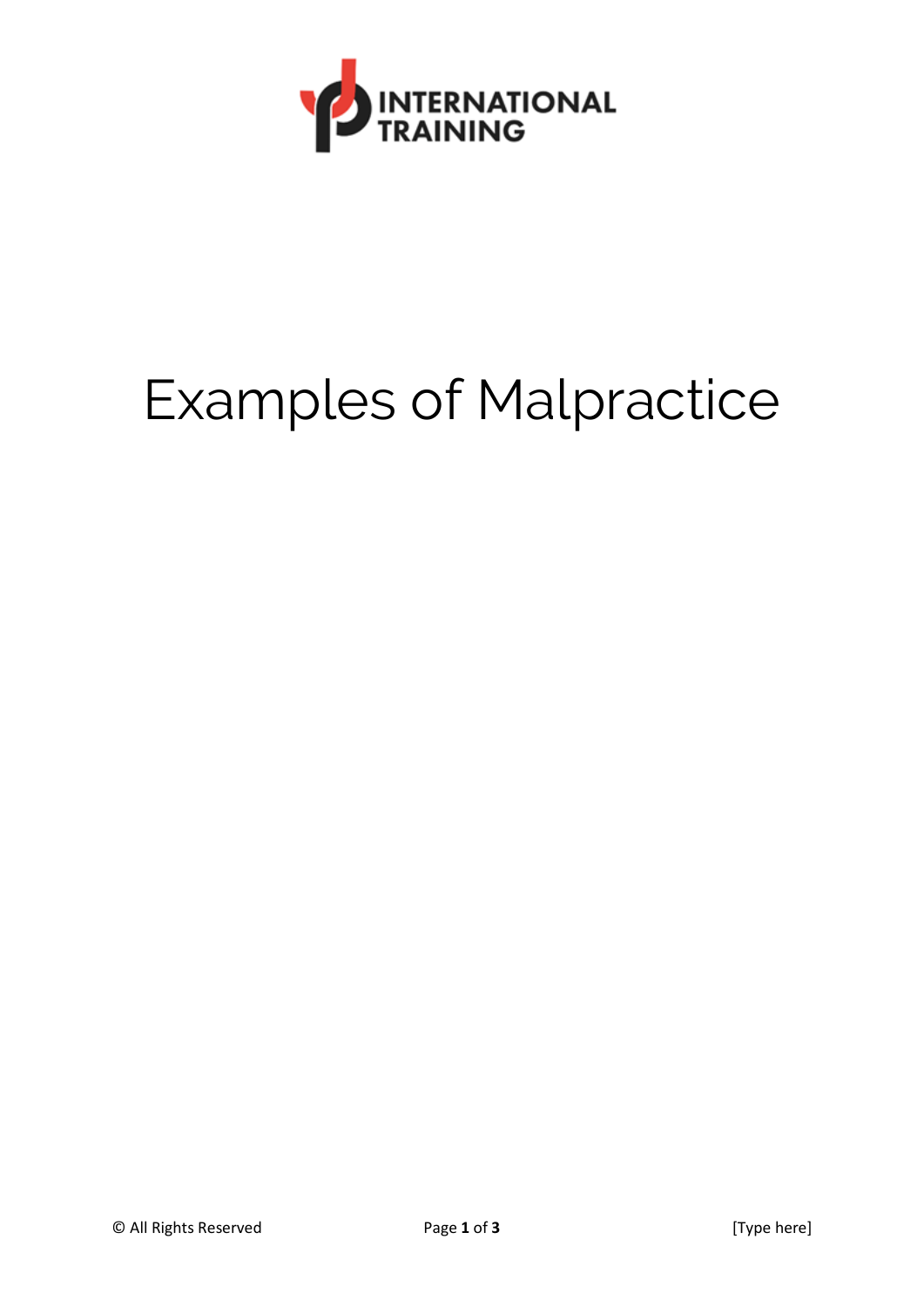

## **Examples of Malpractice by Trainees**

• Plagiarism of any nature, for example

o Taking extracts from another person's work, published or unpublished without using quotation marks and / or acknowledging the source

o Using ideas of another person without acknowledgment o Copying or using the work of another trainee without their permission o Purchasing essays or downloading them

- Working collaboratively with other trainees to produce work that is submitted as individual trainee work
- Copying (including the use of ICT to aid copying)
- Deliberate destruction of another work
- Fabrication of results or evidence

• False declaration of authenticity in relation to the contents of a portfolio or course work

• Impersonation by pretending to be someone else in order to produce the work for another or arranging for another to take one's place in an assessment/examination/test.